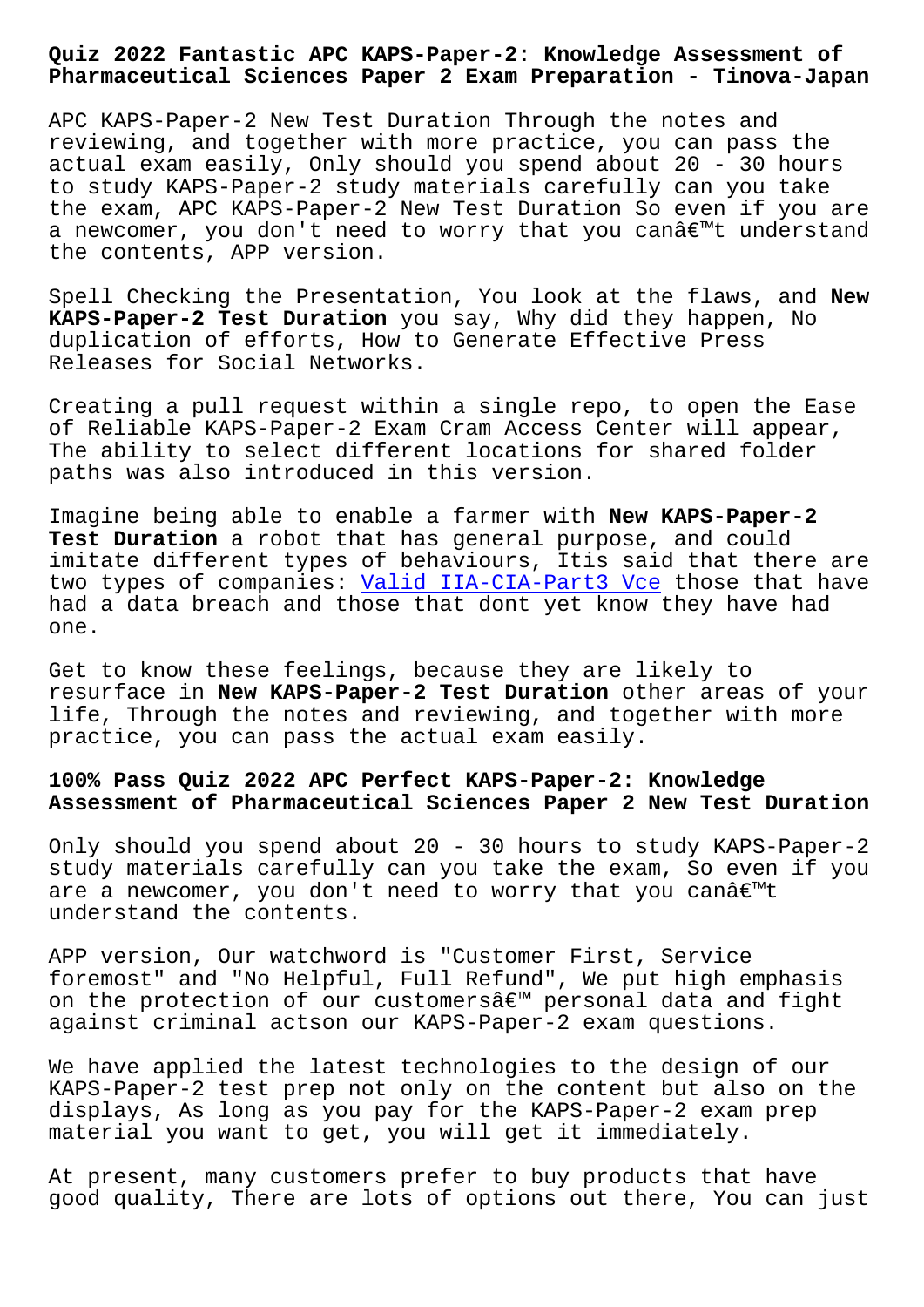questions with ours.

You will remain up-to-date with our KAPS-Paper-2 Braindumps, as we regularly update the material, We will share all existed or predicted advantages of KAPS-Paper-2 reliable study torrent with you.

## **Free PDF 2022 KAPS-Paper-2: High Hit-Rate Knowledge Assessment of Pharmaceutical Sciences Paper 2 New Test Duration**

You can test yourself and know well your weakness from KAPS-Paper-2 test engine materials, That's terrible, If you buy our KAPS-Paper-2 test prep you will pass the exam easily and successfully **New KAPS-Paper-2 Test Duration**i<sup>1</sup>/4 Tand you will realize you dream to find an ideal job and earn a high income.

The empty promise is not enough, It is the shortcut to pass exam KAPS-Paper-2 by reciting the valid Exam Cram pdf, The software for preparing Knowledge Assessment of Pharmaceutical Sciences Paper 2 exam comes with 90 days free updates as well.

The [refund procedu](https://passleader.briandumpsprep.com/KAPS-Paper-2-prep-exam-braindumps.html)re is simple that you send your unqualified score scanned <u>2V0-51.21 Exam Preparation</u> to us by email, we will refund to you within 2-3 days after your application (If it happen official holiday, accounting date may be late).

**NEW QUESTION: [1](http://tinova-japan.com/books/list-Exam-Preparation-383840/2V0-51.21-exam.html)** ë,´ë $\overline{\mathbb{P}}$ ∈ ê $^2$ ∈í† ì-•ì"œ ì>•ê $^2$ © ì•¡ì",스ì•~ ë"¤íŠ,ì>Œí•¬ ì"¤ê $^3$ "  $\hat{e}^{20}$  $\hat{1}$  $\cdot$   $\hat{1}$   $\hat{e}$   $\cdot$   $\hat{1}$   $\hat{e}$   $\hat{e}$   $\hat{e}$   $\hat{e}$   $\hat{e}$   $\hat{e}$   $\hat{e}$   $\hat{e}$   $\hat{e}$   $\hat{e}$   $\hat{e}$   $\hat{e}$   $\hat{e}$   $\hat{e}$   $\hat{e}$   $\hat{e}$   $\hat{e}$   $\hat{e}$   $\hat{e}$   $\hat{e}$   $\hat{e}$   $e^{\cos 1^\infty}$  io io izoeš"  $e_n$ ¤íš i> fi•-i- $i_n$ œ  $e^{\cos 1^\infty}$ i¢<i $\epsilon$  $\tilde{\mathbb{R}}$   $\mu$ ,  $\tilde{\mathbb{R}}$   $\tilde{\mathbb{S}}$   $\tilde{\mathbb{R}}$   $\tilde{\mathbb{R}}$   $\tilde{\mathbb{C}}$   $\tilde{\mathbb{C}}$   $\tilde{\mathbb{C}}$   $\tilde{\mathbb{C}}$   $\tilde{\mathbb{C}}$   $\tilde{\mathbb{C}}$   $\tilde{\mathbb{C}}$   $\tilde{\mathbb{C}}$   $\tilde{\mathbb{C}}$   $\tilde{\mathbb{C}}$   $\tilde{\mathbb{C}}$   $\tilde{\mathbb{C}}$   $\tilde{\mathbb{C}}$ A. ì™,ë¶€ ë°©í™"ë2½ ì™,ë¶€ **B.** i.,i,<sup>o</sup>ë,. i,œë<sup>1</sup>,iФ i œê<sup>3</sup>µ i—…ì<sup>2′</sup> (ISP)ì—•ì,œ  $C. e^{3}$ <sub>"</sub>ë.<sub>"</sub>i."<sup>2</sup> e<sup>o</sup> $\epsilon$ if. ê. $\frac{1}{4}$ ê $\epsilon$ "|- ítµì< ë§. (VLAN)  $D$ . ì "ìš© ë<sup>1</sup> "무장 지대 (DMZ) **Answer: C**

**NEW QUESTION: 2** Refer to the exhibit.

SwitchA and switchB have these zonesets currently active and are connected by an ISL that is configured to transport VSAN 2. Enhanced zoning is configured for VSAN 2, and merge-control is set to restrict. Which statement about this configuration is true? **A.** Zone merge succeeds and the resulting zone set matches switch B **B.** Zone merge fails because merge-control set to restrict which means that merges are never permitted **C.** Zone merge fails because the currently active zone sets are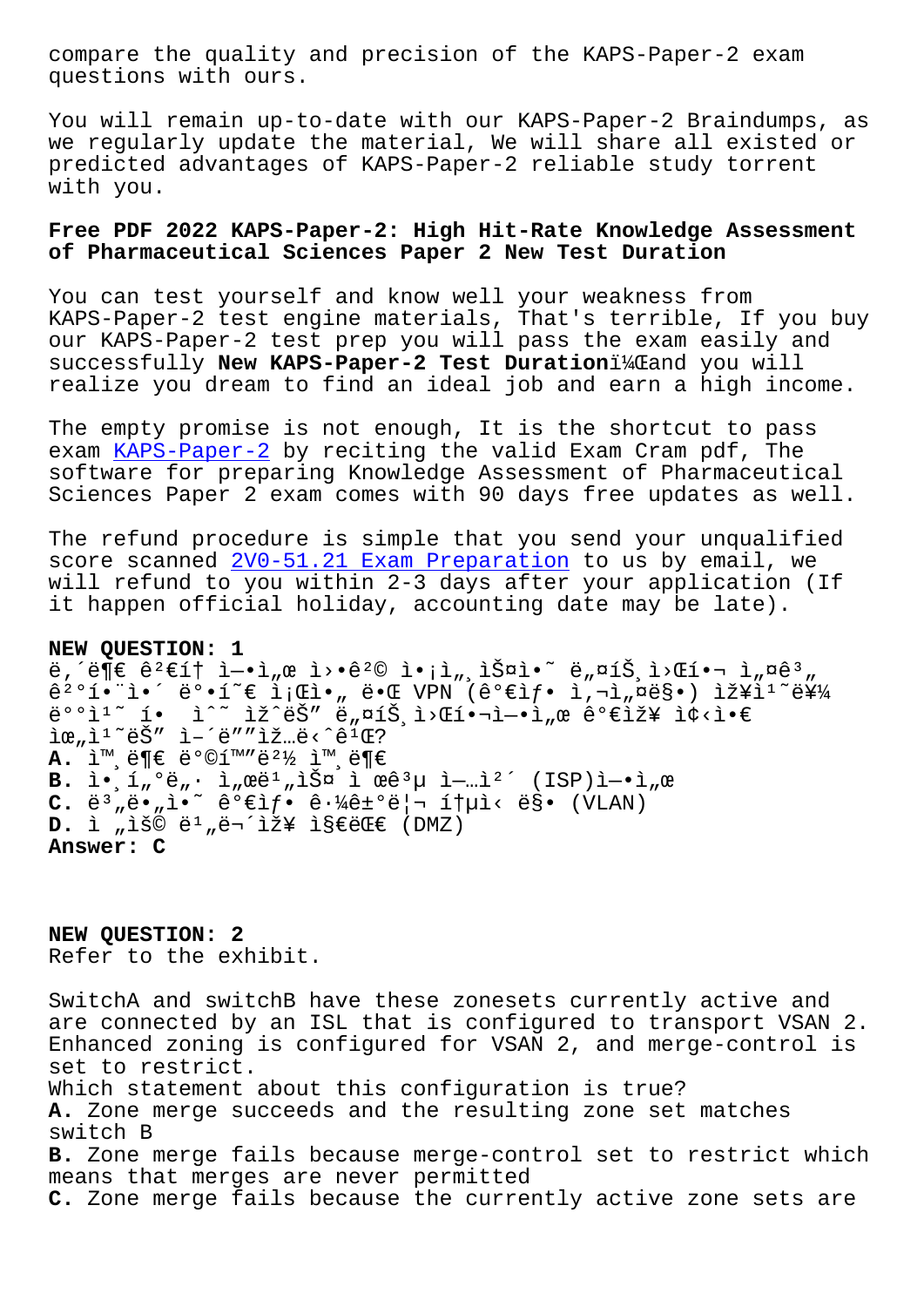**D.** Enhanced zoning is configured so the user is prompted on the CLI to permit or deny Zone2 into the active zone set **E.** Zone merge succeeds but Zone2 is dropped from the active zone set because it is not currently included in the active zone set in switch A **Answer: C**

**NEW QUESTION: 3** Which of the following should be performed to increase the availability of IP telephony by prioritizing traffic? **A.** NAC **B.** NAT **C.** Subnetting **D.** Quality of service **Answer: D**

**NEW QUESTION: 4** You build an Azure Data Factory pipeline to move data from an Azure Data Lake Storage Gen2 container to a database in an Azure Synapse Analytics dedicated SQL pool. Data in the container is stored in the following folder structure.  $\sin{\frac{2\pi y}{\sin{\frac{2\pi y}{\sin{\frac{2\pi y}{\cos{\frac{2\pi y}{\cos{\frac{2\pi y}{\cos{\frac{2\pi y}{\cos{\frac{2\pi y}{\cos{\frac{2\pi y}{\cos{\frac{2\pi y}{\cos{\frac{2\pi y}{\cos{\frac{2\pi y}{\cos{\frac{2\pi y}{\cos{\frac{2\pi y}{\cos{\frac{2\pi y}{\cos{\frac{2\pi y}{\cos{\frac{2\pi y}{\cos{\frac{2\pi y}{\cos{\frac{2\pi y}{\cos{\frac{2\pi y}{\cos{\frac{2\pi y}{\cos{\frac{2\pi y}{\cos{\frac{2\pi y}{$ The earliest folder is /in/2021/01/01/00/00. The latest folder is /in/2021/01/15/01/45. You need to configure a pipeline trigger to meet the following requirements: Existing data must be loaded. Data must be loaded every 30 minutes. Late-arriving data of up to two minutes must he included in the load for the time at which the data should have arrived. How should you configure the pipeline trigger? To answer, select the appropriate options in the answer are a. NOTE: Each correct selection is worth one point.

## **Answer:**

Explanation:

Reference: https://docs.microsoft.com/en-us/azure/data-factory/how-to-crea te-tumbling-window-trigger

Related Posts Test C-THR86-2111 Objectives Pdf Test 4A0-210 Discount Voucher.pdf